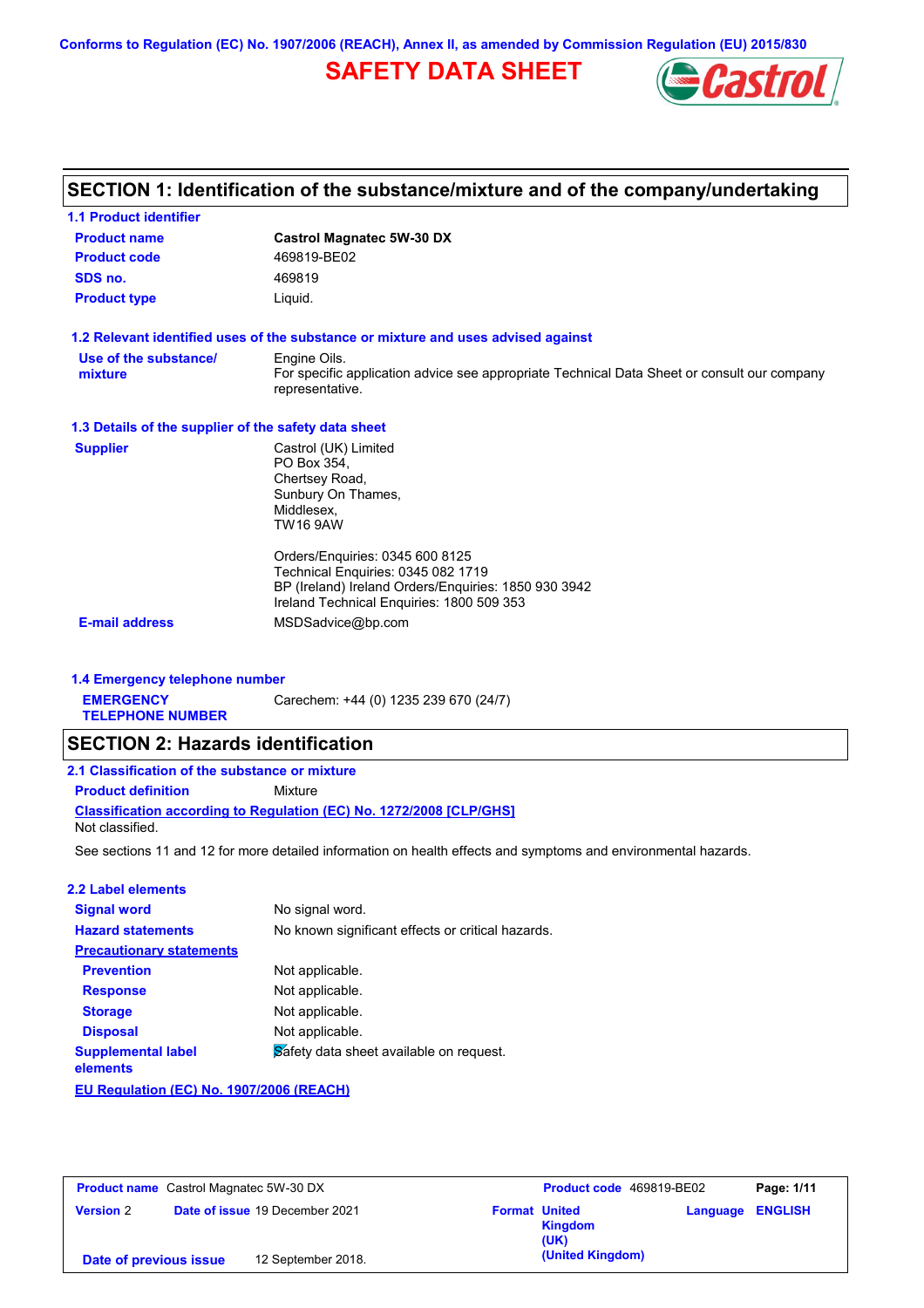# **SECTION 2: Hazards identification**

| <b>Annex XVII - Restrictions</b>                                                                                  | Not applicable.                                                                                               |
|-------------------------------------------------------------------------------------------------------------------|---------------------------------------------------------------------------------------------------------------|
| on the manufacture,                                                                                               |                                                                                                               |
| placing on the market<br>and use of certain                                                                       |                                                                                                               |
| dangerous substances,                                                                                             |                                                                                                               |
| mixtures and articles                                                                                             |                                                                                                               |
| <b>Special packaging requirements</b>                                                                             |                                                                                                               |
| <b>Containers to be fitted</b><br>with child-resistant<br>fastenings                                              | Not applicable.                                                                                               |
| <b>Tactile warning of danger</b>                                                                                  | Not applicable.                                                                                               |
| 2.3 Other hazards                                                                                                 |                                                                                                               |
| <b>Results of PBT and vPvB</b><br>assessment                                                                      | Product does not meet the criteria for PBT or vPvB according to Regulation (EC) No. 1907/2006,<br>Annex XIII. |
| <b>Product meets the criteria</b><br>for PBT or vPvB according<br>to Regulation (EC) No.<br>1907/2006, Annex XIII | This mixture does not contain any substances that are assessed to be a PBT or a vPvB.                         |
| Other hazards which do                                                                                            | Defatting to the skin.                                                                                        |
| not result in classification                                                                                      | <b>USED ENGINE OILS</b>                                                                                       |
|                                                                                                                   | Used engine oil may contain hazardous components which have the potential to cause skin<br>cancer.            |
|                                                                                                                   | See Toxicological Information, section 11 of this Safety Data Sheet.                                          |

| <b>3.2 Mixtures</b>                                                                       |                                                                                      |             |                                               |             |
|-------------------------------------------------------------------------------------------|--------------------------------------------------------------------------------------|-------------|-----------------------------------------------|-------------|
| <b>Product definition</b>                                                                 | Mixture                                                                              |             |                                               |             |
| $H$ ighly refined base oil (IP 346 DMSO extract < 3%). Proprietary performance additives. |                                                                                      |             |                                               |             |
| <b>Product/ingredient</b><br>name                                                         | <b>Identifiers</b>                                                                   | %           | <b>Regulation (EC) No.</b><br>1272/2008 [CLP] | <b>Type</b> |
| Distillates (petroleum), hydrotreated<br>heavy paraffinic                                 | REACH #: 01-2119484627-25<br>EC: 265-157-1<br>CAS: 64742-54-7<br>Index: 649-467-00-8 | $≥50 - ≤75$ | Asp. Tox. 1, H304                             | $[1]$       |
| See Section 16 for the full text of the H statements declared above.                      |                                                                                      |             |                                               |             |
| Type                                                                                      |                                                                                      |             |                                               |             |

[1] Substance classified with a health or environmental hazard

[2] Substance with a workplace exposure limit

[3] Substance meets the criteria for PBT according to Regulation (EC) No. 1907/2006, Annex XIII

[4] Substance meets the criteria for vPvB according to Regulation (EC) No. 1907/2006, Annex XIII

[5] Substance of equivalent concern

[6] Additional disclosure due to company policy

Occupational exposure limits, if available, are listed in Section 8.

## **SECTION 4: First aid measures**

### **4.1 Description of first aid measures**

| <b>Eye contact</b>                | In case of contact, immediately flush eyes with plenty of water for at least 15 minutes. Eyelids<br>should be held away from the eyeball to ensure thorough rinsing. Check for and remove any<br>contact lenses. Get medical attention. |  |
|-----------------------------------|-----------------------------------------------------------------------------------------------------------------------------------------------------------------------------------------------------------------------------------------|--|
| <b>Skin contact</b>               | Wash skin thoroughly with soap and water or use recognised skin cleanser. Remove<br>contaminated clothing and shoes. Wash clothing before reuse. Clean shoes thoroughly before<br>reuse. Get medical attention if irritation develops.  |  |
| <b>Inhalation</b>                 | <b>If</b> inhaled, remove to fresh air. Get medical attention if symptoms occur.                                                                                                                                                        |  |
| <b>Ingestion</b>                  | Do not induce vomiting unless directed to do so by medical personnel. Get medical attention if<br>symptoms occur.                                                                                                                       |  |
| <b>Protection of first-aiders</b> | No action shall be taken involving any personal risk or without suitable training.                                                                                                                                                      |  |

### **4.2 Most important symptoms and effects, both acute and delayed**

See Section 11 for more detailed information on health effects and symptoms.

| <b>Product name</b> Castrol Magnatec 5W-30 DX |  | Product code 469819-BE02              |                      | Page: 2/11       |                         |  |
|-----------------------------------------------|--|---------------------------------------|----------------------|------------------|-------------------------|--|
| <b>Version 2</b>                              |  | <b>Date of issue 19 December 2021</b> | <b>Format United</b> | Kingdom<br>(UK)  | <b>Language ENGLISH</b> |  |
| Date of previous issue                        |  | 12 September 2018.                    |                      | (United Kingdom) |                         |  |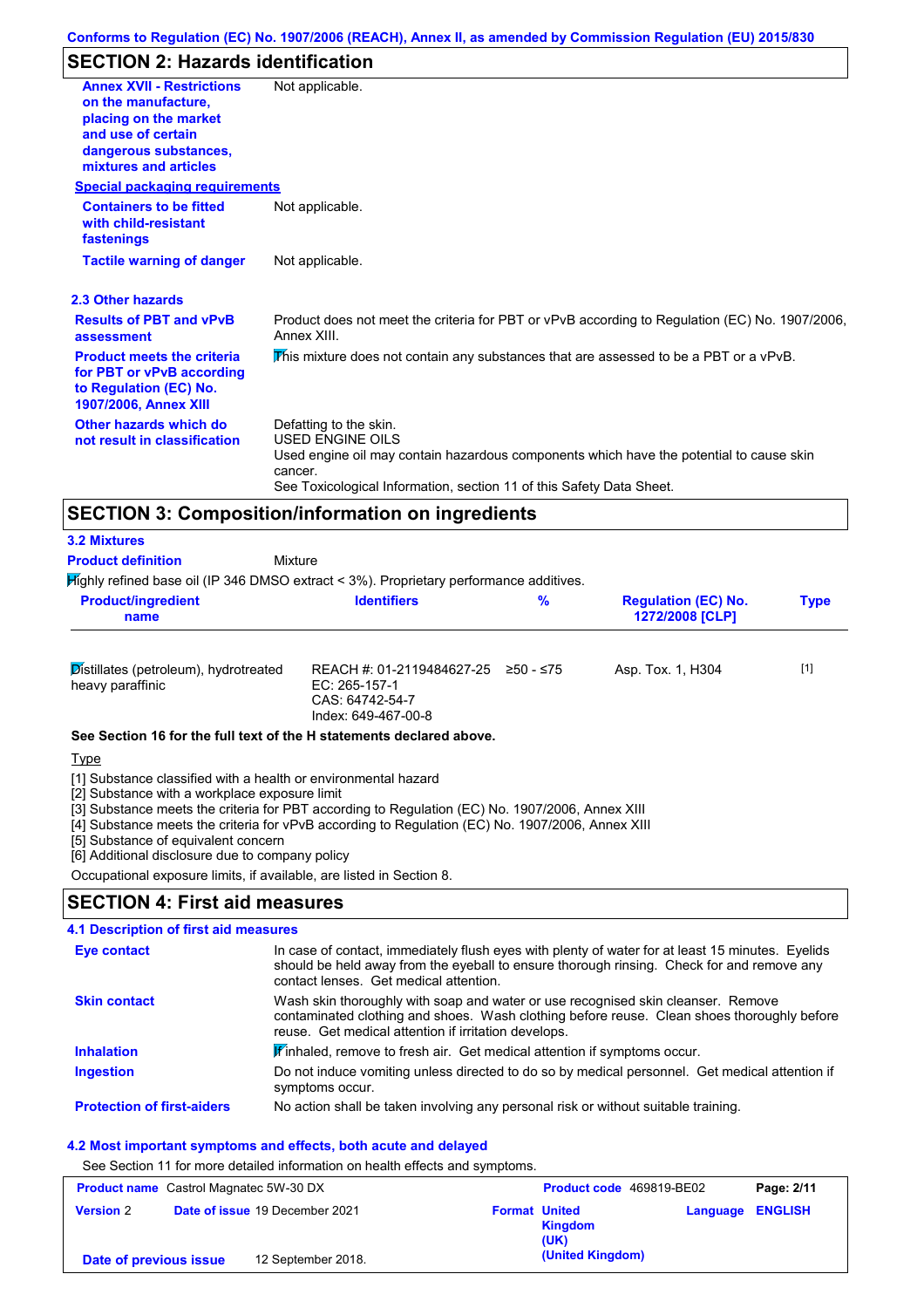# **SECTION 4: First aid measures**

| <b>Potential acute health effects</b> |                                                                                                                   |
|---------------------------------------|-------------------------------------------------------------------------------------------------------------------|
| <b>Inhalation</b>                     | Vapour inhalation under ambient conditions is not normally a problem due to low vapour<br>pressure.               |
| <b>Ingestion</b>                      | No known significant effects or critical hazards.                                                                 |
| <b>Skin contact</b>                   | Defatting to the skin. May cause skin dryness and irritation.                                                     |
| Eye contact                           | No known significant effects or critical hazards.                                                                 |
|                                       | Delayed and immediate effects as well as chronic effects from short and long-term exposure                        |
| <b>Inhalation</b>                     | Overexposure to the inhalation of airborne droplets or aerosols may cause irritation of the<br>respiratory tract. |
| Ingestion                             | Ingestion of large quantities may cause nausea and diarrhoea.                                                     |
| <b>Skin contact</b>                   | Prolonged or repeated contact can defat the skin and lead to irritation and/or dermatitis.                        |
| Eye contact                           | Potential risk of transient stinging or redness if accidental eye contact occurs.                                 |

### **4.3 Indication of any immediate medical attention and special treatment needed**

| <b>Notes to physician</b>                                                          | Treatment should in general be symptomatic and directed to relieving any effects.                                                                                                                                                                                                                                                                                 |  |  |  |
|------------------------------------------------------------------------------------|-------------------------------------------------------------------------------------------------------------------------------------------------------------------------------------------------------------------------------------------------------------------------------------------------------------------------------------------------------------------|--|--|--|
| <b>SECTION 5: Firefighting measures</b>                                            |                                                                                                                                                                                                                                                                                                                                                                   |  |  |  |
| 5.1 Extinguishing media                                                            |                                                                                                                                                                                                                                                                                                                                                                   |  |  |  |
| <b>Suitable extinguishing</b><br>media                                             | In case of fire, use foam, dry chemical or carbon dioxide extinguisher or spray.                                                                                                                                                                                                                                                                                  |  |  |  |
| <b>Unsuitable extinguishing</b><br>media                                           | Do not use water jet. The use of a water jet may cause the fire to spread by splashing the<br>burning product.                                                                                                                                                                                                                                                    |  |  |  |
| 5.2 Special hazards arising from the substance or mixture                          |                                                                                                                                                                                                                                                                                                                                                                   |  |  |  |
| <b>Hazards from the</b><br>substance or mixture                                    | In a fire or if heated, a pressure increase will occur and the container may burst.                                                                                                                                                                                                                                                                               |  |  |  |
| <b>Hazardous combustion</b>                                                        | Combustion products may include the following:                                                                                                                                                                                                                                                                                                                    |  |  |  |
| carbon oxides (CO, CO <sub>2</sub> ) (carbon monoxide, carbon dioxide)<br>products |                                                                                                                                                                                                                                                                                                                                                                   |  |  |  |
| 5.3 Advice for firefighters                                                        |                                                                                                                                                                                                                                                                                                                                                                   |  |  |  |
| <b>Special precautions for</b><br>fire-fighters                                    | No action shall be taken involving any personal risk or without suitable training. Promptly<br>isolate the scene by removing all persons from the vicinity of the incident if there is a fire.                                                                                                                                                                    |  |  |  |
| <b>Special protective</b><br>equipment for fire-fighters                           | Fire-fighters should wear appropriate protective equipment and self-contained breathing<br>apparatus (SCBA) with a full face-piece operated in positive pressure mode. Clothing for fire-<br>fighters (including helmets, protective boots and gloves) conforming to European standard EN<br>469 will provide a basic level of protection for chemical incidents. |  |  |  |

# **SECTION 6: Accidental release measures**

**Date of previous issue** 12 September 2018.

| 6.1 Personal precautions, protective equipment and emergency procedures |                                            |                                                                                                                                                                                                                                                                                                                                                                                                |          |                |
|-------------------------------------------------------------------------|--------------------------------------------|------------------------------------------------------------------------------------------------------------------------------------------------------------------------------------------------------------------------------------------------------------------------------------------------------------------------------------------------------------------------------------------------|----------|----------------|
| For non-emergency<br>personnel                                          | appropriate personal protective equipment. | No action shall be taken involving any personal risk or without suitable training. Evacuate<br>surrounding areas. Keep unnecessary and unprotected personnel from entering. Do not touch<br>or walk through spilt material. Floors may be slippery; use care to avoid falling. Put on                                                                                                          |          |                |
| For emergency responders                                                | emergency personnel".                      | If specialised clothing is required to deal with the spillage, take note of any information in<br>Section 8 on suitable and unsuitable materials. See also the information in "For non-                                                                                                                                                                                                        |          |                |
| <b>6.2 Environmental</b><br>precautions                                 | waterways, soil or air).                   | Avoid dispersal of spilt material and runoff and contact with soil, waterways, drains and sewers.<br>Inform the relevant authorities if the product has caused environmental pollution (sewers,                                                                                                                                                                                                |          |                |
| 6.3 Methods and material for containment and cleaning up                |                                            |                                                                                                                                                                                                                                                                                                                                                                                                |          |                |
| <b>Small spill</b>                                                      | contractor.                                | Stop leak if without risk. Move containers from spill area. Absorb with an inert material and<br>place in an appropriate waste disposal container. Dispose of via a licensed waste disposal                                                                                                                                                                                                    |          |                |
| <b>Large spill</b>                                                      |                                            | Stop leak if without risk. Move containers from spill area. Prevent entry into sewers, water<br>courses, basements or confined areas. Contain and collect spillage with non-combustible,<br>absorbent material e.g. sand, earth, vermiculite or diatomaceous earth and place in container<br>for disposal according to local regulations. Dispose of via a licensed waste disposal contractor. |          |                |
| <b>Product name</b> Castrol Magnatec 5W-30 DX                           |                                            | Product code 469819-BE02                                                                                                                                                                                                                                                                                                                                                                       |          | Page: 3/11     |
| <b>Version 2</b>                                                        | Date of issue 19 December 2021             | <b>Format United</b><br><b>Kingdom</b><br>(UK)                                                                                                                                                                                                                                                                                                                                                 | Language | <b>ENGLISH</b> |
| Date of previous issue                                                  | 12 Sentember 2018                          | (United Kingdom)                                                                                                                                                                                                                                                                                                                                                                               |          |                |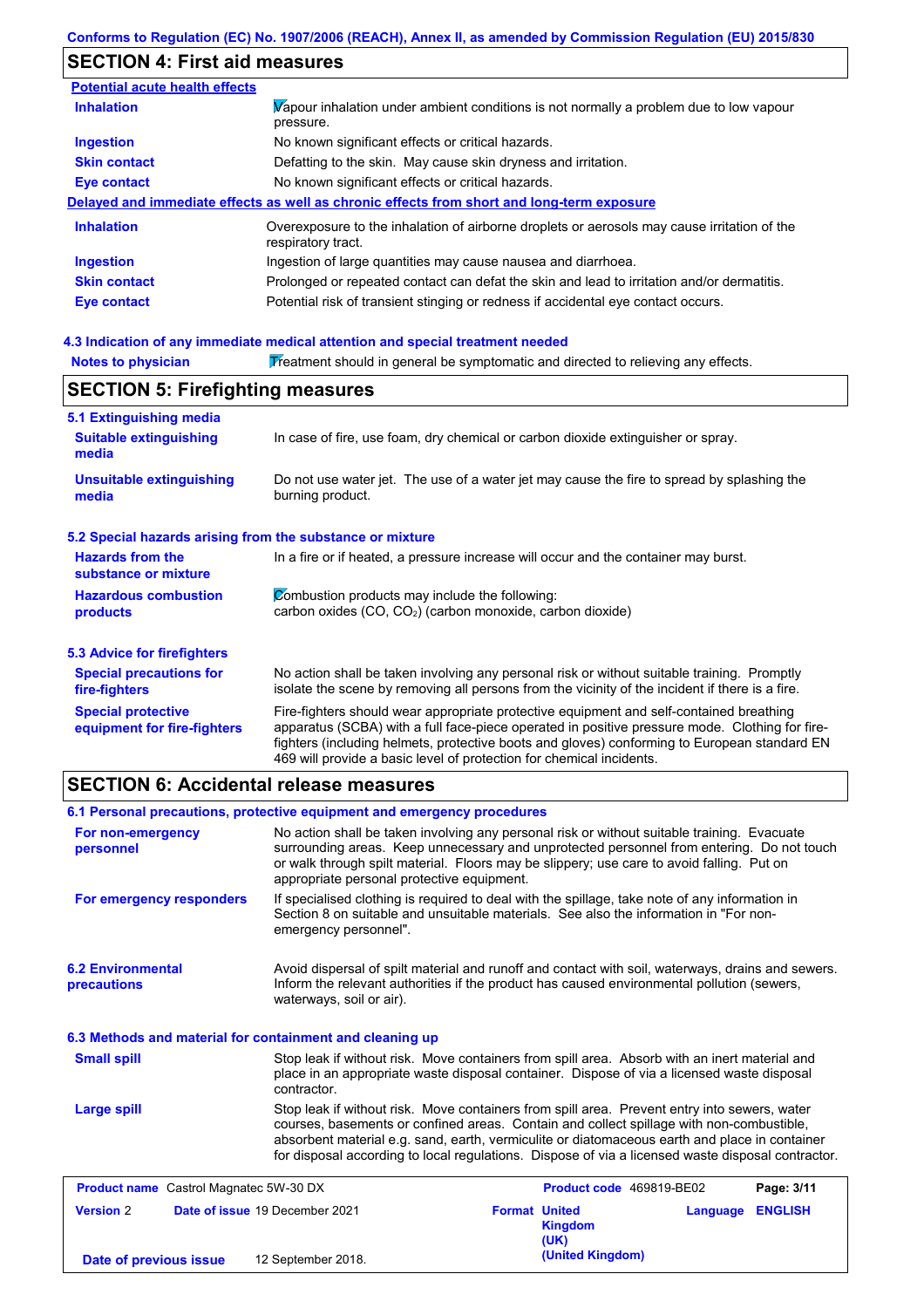## **SECTION 6: Accidental release measures**

| 6.4 Reference to other<br><b>sections</b> | See Section 1 for emergency contact information.<br>See Section 5 for firefighting measures.<br>See Section 8 for information on appropriate personal protective equipment.<br>See Section 12 for environmental precautions. |
|-------------------------------------------|------------------------------------------------------------------------------------------------------------------------------------------------------------------------------------------------------------------------------|
|                                           | See Section 13 for additional waste treatment information.                                                                                                                                                                   |

## **SECTION 7: Handling and storage**

#### **7.1 Precautions for safe handling**

| <b>Protective measures</b>                                                           | Put on appropriate personal protective equipment.                                                                                                                                                                                                                                                                                                                                                                                                                                        |
|--------------------------------------------------------------------------------------|------------------------------------------------------------------------------------------------------------------------------------------------------------------------------------------------------------------------------------------------------------------------------------------------------------------------------------------------------------------------------------------------------------------------------------------------------------------------------------------|
| <b>Advice on general</b><br>occupational hygiene                                     | Eating, drinking and smoking should be prohibited in areas where this material is handled,<br>stored and processed. Wash thoroughly after handling. Remove contaminated clothing and<br>protective equipment before entering eating areas. See also Section 8 for additional<br>information on hygiene measures.                                                                                                                                                                         |
| <b>7.2 Conditions for safe</b><br>storage, including any<br><i>incompatibilities</i> | Store in accordance with local requlations. Store in a dry, cool and well-ventilated area, away<br>from incompatible materials (see Section 10). Keep away from heat and direct sunlight. Keep<br>container tightly closed and sealed until ready for use. Containers that have been opened must<br>be carefully resealed and kept upright to prevent leakage. Store and use only in equipment/<br>containers designed for use with this product. Do not store in unlabelled containers. |
| <b>Not suitable</b>                                                                  | Prolonged exposure to elevated temperature                                                                                                                                                                                                                                                                                                                                                                                                                                               |
| 7.3 Specific end use(s)                                                              |                                                                                                                                                                                                                                                                                                                                                                                                                                                                                          |

**Recommendations**

See section 1.2 and Exposure scenarios in annex, if applicable.

## **SECTION 8: Exposure controls/personal protection**

### **8.1 Control parameters**

**Occupational exposure limits** No exposure limit value known.

No exposure limit value known.

Whilst specific OELs for certain components may be shown in this section, other components may be present in any mist, vapour or dust produced. Therefore, the specific OELs may not be applicable to the product as a whole and are provided for guidance only.

**Recommended monitoring procedures**

If this product contains ingredients with exposure limits, personal, workplace atmosphere or biological monitoring may be required to determine the effectiveness of the ventilation or other control measures and/or the necessity to use respiratory protective equipment. Reference should be made to monitoring standards, such as the following: European Standard EN 689 (Workplace atmospheres - Guidance for the assessment of exposure by inhalation to chemical agents for comparison with limit values and measurement strategy) European Standard EN 14042 (Workplace atmospheres - Guide for the application and use of procedures for the assessment of exposure to chemical and biological agents) European Standard EN 482 (Workplace atmospheres - General requirements for the performance of procedures for the measurement of chemical agents) Reference to national guidance documents for methods for the determination of hazardous substances will also be required.

### **Derived No Effect Level**

No DNELs/DMELs available.

### **Predicted No Effect Concentration**

No PNECs available

#### **8.2 Exposure controls**

| Provide exhaust ventilation or other engineering controls to keep the relevant airborne                                                                                                            |
|----------------------------------------------------------------------------------------------------------------------------------------------------------------------------------------------------|
| concentrations below their respective occupational exposure limits.                                                                                                                                |
| All activities involving chemicals should be assessed for their risks to health, to ensure                                                                                                         |
| exposures are adequately controlled. Personal protective equipment should only be considered                                                                                                       |
| after other forms of control measures (e.g. engineering controls) have been suitably evaluated.                                                                                                    |
| Personal protective equipment should conform to appropriate standards, be suitable for use, be                                                                                                     |
| kept in good condition and properly maintained.                                                                                                                                                    |
| Your supplier of personal protective equipment should be consulted for advice on selection and<br>appropriate standards. For further information contact your national organisation for standards. |
|                                                                                                                                                                                                    |

The final choice of protective equipment will depend upon a risk assessment. It is important to ensure that all items of personal protective equipment are compatible.

### **Individual protection measures**

| <b>Product name</b> Castrol Magnatec 5W-30 DX |                                       |                      | Product code 469819-BE02 |                         | Page: 4/11 |
|-----------------------------------------------|---------------------------------------|----------------------|--------------------------|-------------------------|------------|
| <b>Version 2</b>                              | <b>Date of issue 19 December 2021</b> | <b>Format United</b> | <b>Kingdom</b><br>(UK)   | <b>Language ENGLISH</b> |            |
| Date of previous issue                        | 12 September 2018.                    |                      | (United Kingdom)         |                         |            |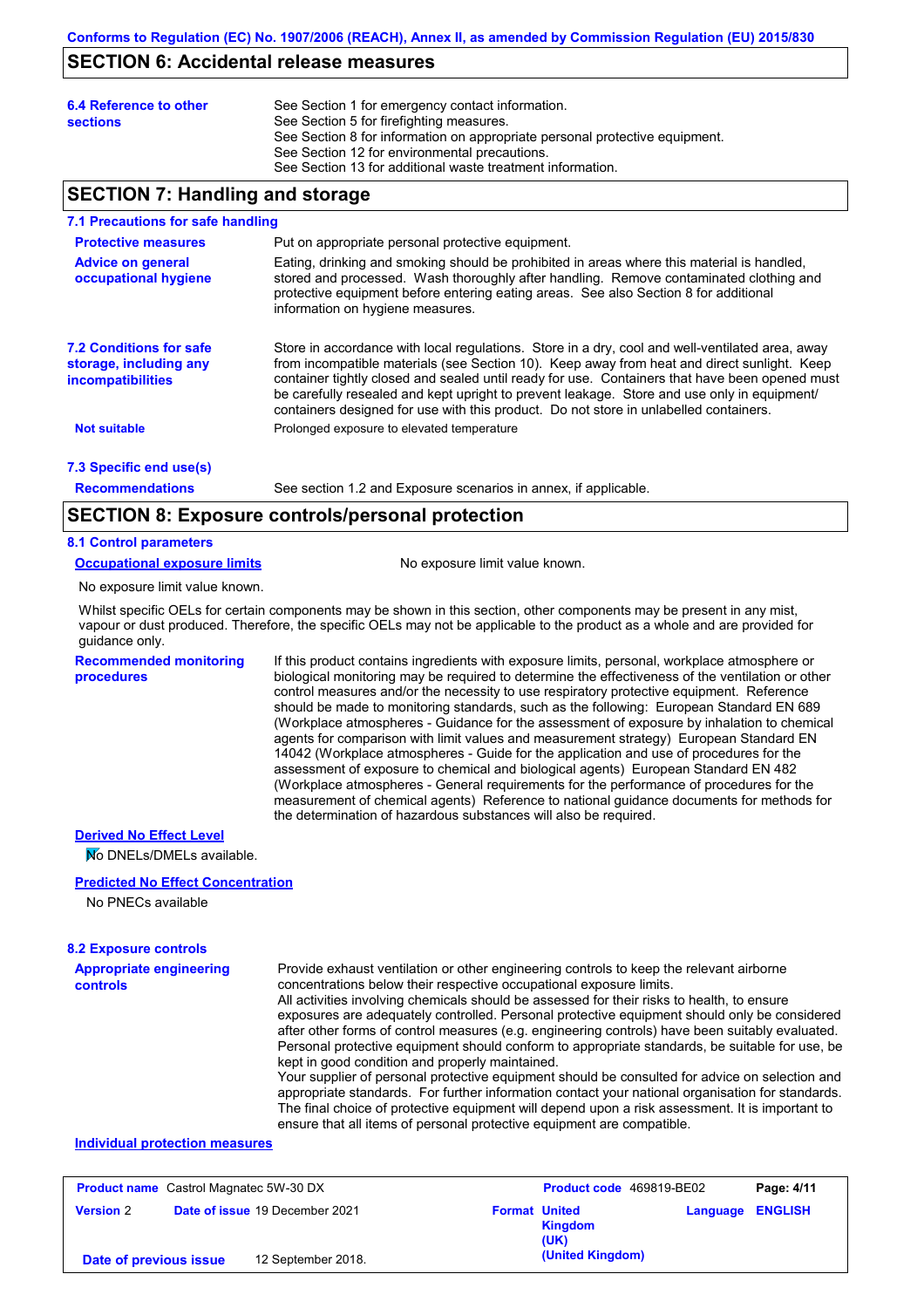## **SECTION 8: Exposure controls/personal protection**

| <b>Hygiene measures</b>                              | Wash hands, forearms and face thoroughly after handling chemical products, before eating,<br>smoking and using the lavatory and at the end of the working period. Ensure that eyewash<br>stations and safety showers are close to the workstation location.                                                                                                                                                                                                                                                                                                                                                                                       |
|------------------------------------------------------|---------------------------------------------------------------------------------------------------------------------------------------------------------------------------------------------------------------------------------------------------------------------------------------------------------------------------------------------------------------------------------------------------------------------------------------------------------------------------------------------------------------------------------------------------------------------------------------------------------------------------------------------------|
| <b>Respiratory protection</b>                        | In case of insufficient ventilation, wear suitable respiratory equipment.<br>The correct choice of respiratory protection depends upon the chemicals being handled, the<br>conditions of work and use, and the condition of the respiratory equipment. Safety procedures<br>should be developed for each intended application. Respiratory protection equipment should<br>therefore be chosen in consultation with the supplier/manufacturer and with a full assessment<br>of the working conditions.                                                                                                                                             |
| <b>Eye/face protection</b><br><b>Skin protection</b> | Safety glasses with side shields.                                                                                                                                                                                                                                                                                                                                                                                                                                                                                                                                                                                                                 |
| <b>Hand protection</b>                               | <b>General Information:</b>                                                                                                                                                                                                                                                                                                                                                                                                                                                                                                                                                                                                                       |
|                                                      | Because specific work environments and material handling practices vary, safety procedures<br>should be developed for each intended application. The correct choice of protective gloves<br>depends upon the chemicals being handled, and the conditions of work and use. Most gloves<br>provide protection for only a limited time before they must be discarded and replaced (even the<br>best chemically resistant gloves will break down after repeated chemical exposures).                                                                                                                                                                  |
|                                                      | Gloves should be chosen in consultation with the supplier / manufacturer and taking account of<br>a full assessment of the working conditions.                                                                                                                                                                                                                                                                                                                                                                                                                                                                                                    |
|                                                      | Recommended: Nitrile gloves.<br><b>Breakthrough time:</b>                                                                                                                                                                                                                                                                                                                                                                                                                                                                                                                                                                                         |
|                                                      | Breakthrough time data are generated by glove manufacturers under laboratory test conditions<br>and represent how long a glove can be expected to provide effective permeation resistance. It<br>is important when following breakthrough time recommendations that actual workplace<br>conditions are taken into account. Always consult with your glove supplier for up-to-date<br>technical information on breakthrough times for the recommended glove type.<br>Our recommendations on the selection of gloves are as follows:                                                                                                                |
|                                                      | Continuous contact:                                                                                                                                                                                                                                                                                                                                                                                                                                                                                                                                                                                                                               |
|                                                      | Gloves with a minimum breakthrough time of 240 minutes, or >480 minutes if suitable gloves<br>can be obtained.<br>If suitable gloves are not available to offer that level of protection, gloves with shorter<br>breakthrough times may be acceptable as long as appropriate glove maintenance and<br>replacement regimes are determined and adhered to.                                                                                                                                                                                                                                                                                          |
|                                                      | Short-term / splash protection:                                                                                                                                                                                                                                                                                                                                                                                                                                                                                                                                                                                                                   |
|                                                      | Recommended breakthrough times as above.<br>It is recognised that for short-term, transient exposures, gloves with shorter breakthrough times<br>may commonly be used. Therefore, appropriate maintenance and replacement regimes must<br>be determined and rigorously followed.                                                                                                                                                                                                                                                                                                                                                                  |
|                                                      | <b>Glove Thickness:</b>                                                                                                                                                                                                                                                                                                                                                                                                                                                                                                                                                                                                                           |
|                                                      | For general applications, we recommend gloves with a thickness typically greater than 0.35 mm.                                                                                                                                                                                                                                                                                                                                                                                                                                                                                                                                                    |
|                                                      | It should be emphasised that glove thickness is not necessarily a good predictor of glove<br>resistance to a specific chemical, as the permeation efficiency of the glove will be dependent<br>on the exact composition of the glove material. Therefore, glove selection should also be based<br>on consideration of the task requirements and knowledge of breakthrough times.<br>Glove thickness may also vary depending on the glove manufacturer, the glove type and the<br>glove model. Therefore, the manufacturers' technical data should always be taken into account<br>to ensure selection of the most appropriate glove for the task. |
|                                                      | Note: Depending on the activity being conducted, gloves of varying thickness may be required<br>for specific tasks. For example:                                                                                                                                                                                                                                                                                                                                                                                                                                                                                                                  |
|                                                      | • Thinner gloves (down to 0.1 mm or less) may be required where a high degree of manual<br>dexterity is needed. However, these gloves are only likely to give short duration protection and<br>would normally be just for single use applications, then disposed of.                                                                                                                                                                                                                                                                                                                                                                              |
|                                                      |                                                                                                                                                                                                                                                                                                                                                                                                                                                                                                                                                                                                                                                   |

| <b>Product name</b> Castrol Magnatec 5W-30 DX |  |                                | Product code 469819-BE02 |                                         | Page: 5/11              |  |
|-----------------------------------------------|--|--------------------------------|--------------------------|-----------------------------------------|-------------------------|--|
| <b>Version 2</b>                              |  | Date of issue 19 December 2021 |                          | <b>Format United</b><br>Kingdom<br>(UK) | <b>Language ENGLISH</b> |  |
| Date of previous issue                        |  | 12 September 2018.             |                          | (United Kingdom)                        |                         |  |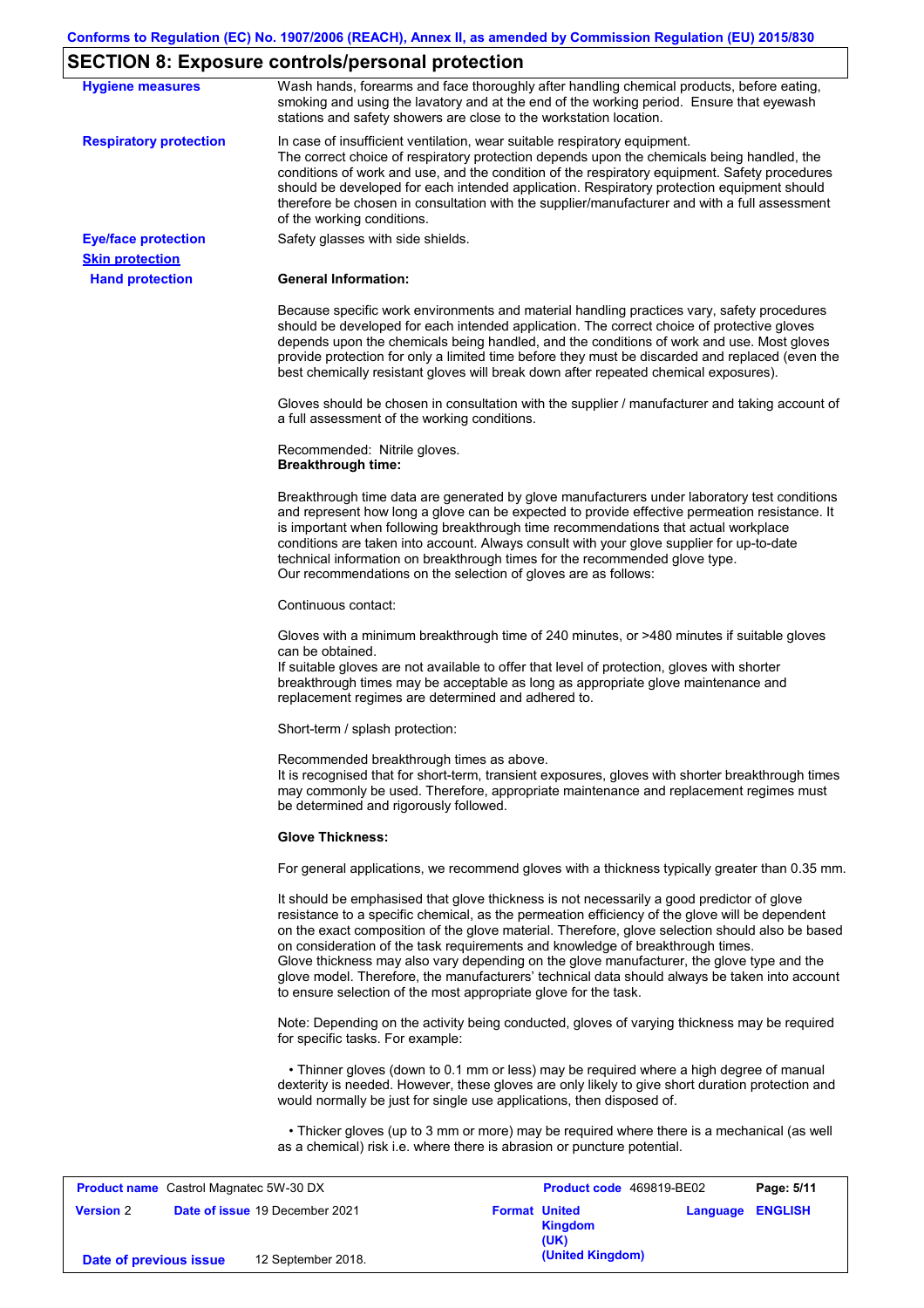# **SECTION 8: Exposure controls/personal protection**

| <b>Skin and body</b>                             | Use of protective clothing is good industrial practice.<br>Personal protective equipment for the body should be selected based on the task being<br>performed and the risks involved and should be approved by a specialist before handling this<br>product.<br>Cotton or polyester/cotton overalls will only provide protection against light superficial<br>contamination that will not soak through to the skin. Overalls should be laundered on a regular<br>basis. When the risk of skin exposure is high (e.g. when cleaning up spillages or if there is a<br>risk of splashing) then chemical resistant aprons and/or impervious chemical suits and boots<br>will be required. |
|--------------------------------------------------|---------------------------------------------------------------------------------------------------------------------------------------------------------------------------------------------------------------------------------------------------------------------------------------------------------------------------------------------------------------------------------------------------------------------------------------------------------------------------------------------------------------------------------------------------------------------------------------------------------------------------------------------------------------------------------------|
| <b>Refer to standards:</b>                       | Respiratory protection: EN 529<br>Gloves: EN 420, EN 374<br>Eye protection: EN 166<br>Filtering half-mask: EN 149<br>Filtering half-mask with valve: EN 405<br>Half-mask: EN 140 plus filter<br>Full-face mask: EN 136 plus filter<br>Particulate filters: EN 143<br>Gas/combined filters: EN 14387                                                                                                                                                                                                                                                                                                                                                                                   |
| <b>Environmental exposure</b><br><b>controls</b> | Emissions from ventilation or work process equipment should be checked to ensure they<br>comply with the requirements of environmental protection legislation. In some cases, fume<br>scrubbers, filters or engineering modifications to the process equipment will be necessary to<br>reduce emissions to acceptable levels.                                                                                                                                                                                                                                                                                                                                                         |

# **SECTION 9: Physical and chemical properties**

The conditions of measurement of all properties are at standard temperature and pressure unless otherwise indicated.

### **9.1 Information on basic physical and chemical properties**

| <b>Appearance</b>                                      |                                              |           |                         |          |     |                         |
|--------------------------------------------------------|----------------------------------------------|-----------|-------------------------|----------|-----|-------------------------|
| <b>Physical state</b>                                  | Liquid.                                      |           |                         |          |     |                         |
| <b>Colour</b>                                          | Amber. [Light]                               |           |                         |          |     |                         |
| <b>Odour</b>                                           | Not available.                               |           |                         |          |     |                         |
| <b>Odour threshold</b>                                 | Not available.                               |           |                         |          |     |                         |
| pH                                                     | Mot applicable.                              |           |                         |          |     |                         |
| <b>Melting point/freezing point</b>                    | Not available.                               |           |                         |          |     |                         |
| Initial boiling point and boiling<br>range             | Not available.                               |           |                         |          |     |                         |
| <b>Pour point</b>                                      | $\overline{A}5^{\circ}C$                     |           |                         |          |     |                         |
| <b>Flash point</b>                                     | Ølosed cup: 203°C (397.4°F) [Pensky-Martens] |           |                         |          |     |                         |
| <b>Evaporation rate</b>                                | Not available.                               |           |                         |          |     |                         |
| <b>Flammability (solid, gas)</b>                       | Not available.                               |           |                         |          |     |                         |
| <b>Upper/lower flammability or</b><br>explosive limits | Not available.                               |           |                         |          |     |                         |
| <b>Vapour pressure</b>                                 | Not available.                               |           |                         |          |     |                         |
|                                                        |                                              |           | Vapour Pressure at 20°C |          |     | Vapour pressure at 50°C |
|                                                        | <b>Ingredient name</b>                       | mm Hg kPa | <b>Method</b>           | mm<br>Hg | kPa | <b>Method</b>           |

|                         |                                                                           |         | Hg                 |  |
|-------------------------|---------------------------------------------------------------------------|---------|--------------------|--|
|                         | Distillates (petroleum),<br>< 0.08<br>hydrotreated heavy<br>paraffinic    | < 0.011 | <b>ASTM D 5191</b> |  |
|                         | Distillates (petroleum),<br>< 0.08<br>hydrotreated heavy<br>paraffinic    | < 0.011 | <b>ASTM D 5191</b> |  |
|                         | Distillates (petroleum),<br>< 0.08<br>solvent-dewaxed<br>heavy paraffinic | < 0.011 | <b>ASTM D 5191</b> |  |
| <b>Vapour density</b>   | Not available.                                                            |         |                    |  |
| <b>Relative density</b> | Not available.                                                            |         |                    |  |
| <b>Density</b>          | <1000 kg/m <sup>3</sup> (<1 g/cm <sup>3</sup> ) at 15 <sup>°</sup> C      |         |                    |  |
| <b>Solubility(ies)</b>  | insoluble in water.                                                       |         |                    |  |
|                         |                                                                           |         |                    |  |

| <b>Product name</b> Castrol Magnatec 5W-30 DX |  |                                       | <b>Product code</b> 469819-BE02 |                                         | Page: 6/11              |  |
|-----------------------------------------------|--|---------------------------------------|---------------------------------|-----------------------------------------|-------------------------|--|
| <b>Version 2</b>                              |  | <b>Date of issue 19 December 2021</b> |                                 | <b>Format United</b><br>Kingdom<br>(UK) | <b>Language ENGLISH</b> |  |
| Date of previous issue                        |  | 12 September 2018.                    |                                 | (United Kingdom)                        |                         |  |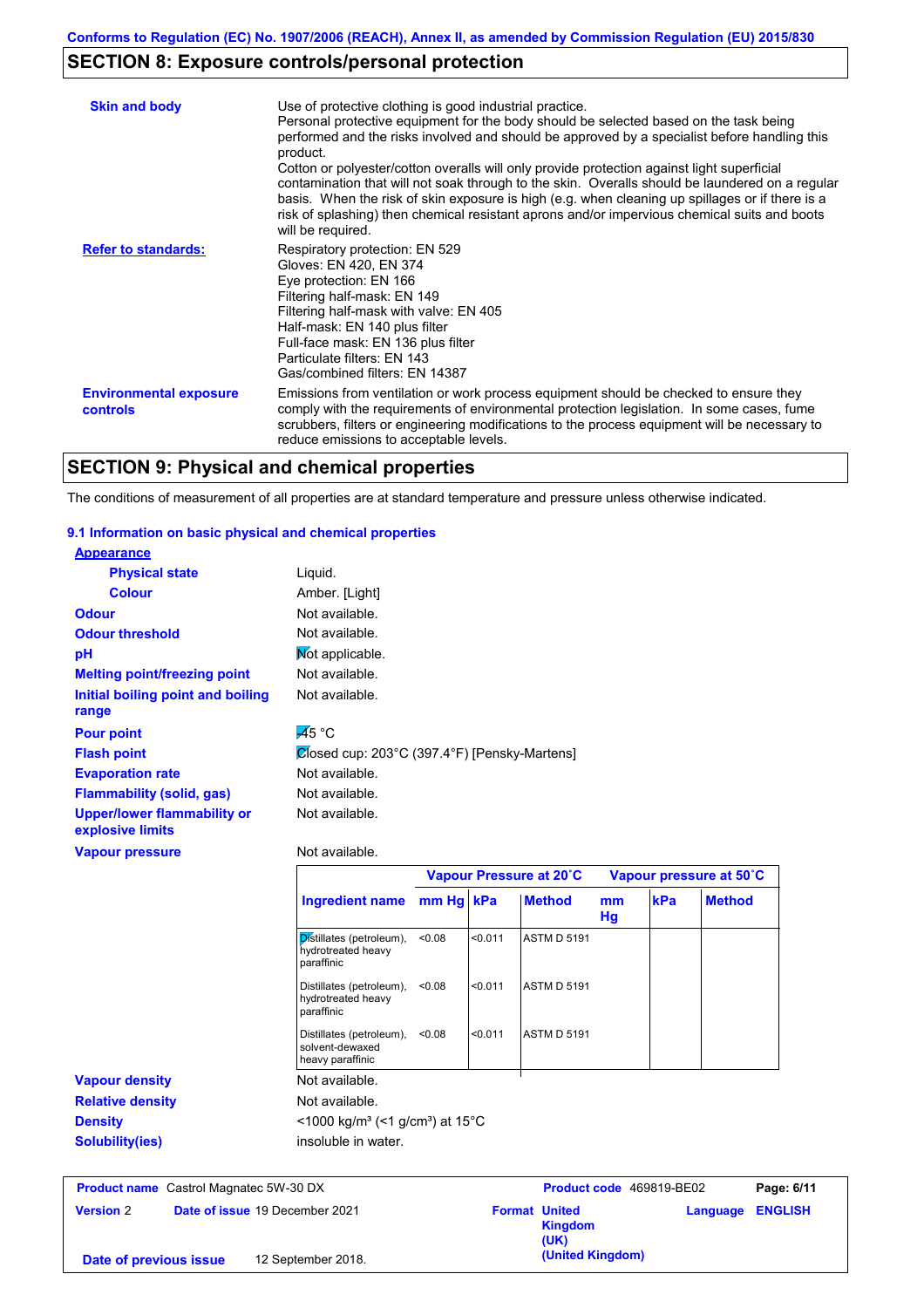# **SECTION 9: Physical and chemical properties**

| <b>Partition coefficient: n-octanol/</b><br>water | Mot applicable.                                                                                                                              |
|---------------------------------------------------|----------------------------------------------------------------------------------------------------------------------------------------------|
| <b>Auto-ignition temperature</b>                  | Not available.                                                                                                                               |
| <b>Decomposition temperature</b>                  | Not available.                                                                                                                               |
| <b>Viscosity</b>                                  | Kinematic: 63.9 mm <sup>2</sup> /s (63.9 cSt) at 40 <sup>°</sup> C<br>Kinematic: 11.2 to 11.7 mm <sup>2</sup> /s (11.2 to 11.7 cSt) at 100°C |
| <b>Explosive properties</b>                       | Not available.                                                                                                                               |
| <b>Oxidising properties</b>                       | Not available.                                                                                                                               |
| <b>Particle characteristics</b>                   |                                                                                                                                              |
| <b>Median particle size</b>                       | Mot applicable.                                                                                                                              |
| 9.2 Other information                             |                                                                                                                                              |
| No additional information.                        |                                                                                                                                              |

# **SECTION 10: Stability and reactivity**

| <b>10.1 Reactivity</b>                            | No specific test data available for this product. Refer to Conditions to avoid and Incompatible<br>materials for additional information.                                |
|---------------------------------------------------|-------------------------------------------------------------------------------------------------------------------------------------------------------------------------|
| <b>10.2 Chemical stability</b>                    | The product is stable.                                                                                                                                                  |
| <b>10.3 Possibility of</b><br>hazardous reactions | Under normal conditions of storage and use, hazardous reactions will not occur.<br>Under normal conditions of storage and use, hazardous polymerisation will not occur. |
| <b>10.4 Conditions to avoid</b>                   | Avoid all possible sources of ignition (spark or flame).                                                                                                                |
| <b>10.5 Incompatible materials</b>                | Reactive or incompatible with the following materials: oxidising materials.                                                                                             |
| <b>10.6 Hazardous</b><br>decomposition products   | Under normal conditions of storage and use, hazardous decomposition products should not be<br>produced.                                                                 |

# **SECTION 11: Toxicological information**

| 11.1 Information on toxicological effects          |                                                                                                                   |                                                |          |                |
|----------------------------------------------------|-------------------------------------------------------------------------------------------------------------------|------------------------------------------------|----------|----------------|
| <b>Acute toxicity estimates</b><br>Not available.  |                                                                                                                   |                                                |          |                |
| <b>Information on likely</b><br>routes of exposure | Routes of entry anticipated: Dermal, Inhalation.                                                                  |                                                |          |                |
| <b>Potential acute health effects</b>              |                                                                                                                   |                                                |          |                |
| <b>Inhalation</b>                                  | Vapour inhalation under ambient conditions is not normally a problem due to low vapour<br>pressure.               |                                                |          |                |
| <b>Ingestion</b>                                   | No known significant effects or critical hazards.                                                                 |                                                |          |                |
| <b>Skin contact</b>                                | Defatting to the skin. May cause skin dryness and irritation.                                                     |                                                |          |                |
| <b>Eye contact</b>                                 | No known significant effects or critical hazards.                                                                 |                                                |          |                |
|                                                    | <b>Symptoms related to the physical, chemical and toxicological characteristics</b>                               |                                                |          |                |
| <b>Inhalation</b>                                  | No specific data.                                                                                                 |                                                |          |                |
| <b>Ingestion</b>                                   | No specific data.                                                                                                 |                                                |          |                |
| <b>Skin contact</b>                                | Adverse symptoms may include the following:<br><i>irritation</i><br>dryness<br>cracking                           |                                                |          |                |
| <b>Eye contact</b>                                 | No specific data.                                                                                                 |                                                |          |                |
|                                                    | Delayed and immediate effects as well as chronic effects from short and long-term exposure                        |                                                |          |                |
| <b>Inhalation</b>                                  | Overexposure to the inhalation of airborne droplets or aerosols may cause irritation of the<br>respiratory tract. |                                                |          |                |
| <b>Ingestion</b>                                   | Ingestion of large quantities may cause nausea and diarrhoea.                                                     |                                                |          |                |
| <b>Skin contact</b>                                | Prolonged or repeated contact can defat the skin and lead to irritation and/or dermatitis.                        |                                                |          |                |
| <b>Eye contact</b>                                 | Potential risk of transient stinging or redness if accidental eye contact occurs.                                 |                                                |          |                |
| <b>Potential chronic health effects</b>            |                                                                                                                   |                                                |          |                |
| <b>Product name</b> Castrol Magnatec 5W-30 DX      |                                                                                                                   | Product code 469819-BE02                       |          | Page: 7/11     |
| <b>Version 2</b>                                   | Date of issue 19 December 2021                                                                                    | <b>Format United</b><br><b>Kingdom</b><br>(UK) | Language | <b>ENGLISH</b> |
| Date of previous issue                             | 12 September 2018.                                                                                                | (United Kingdom)                               |          |                |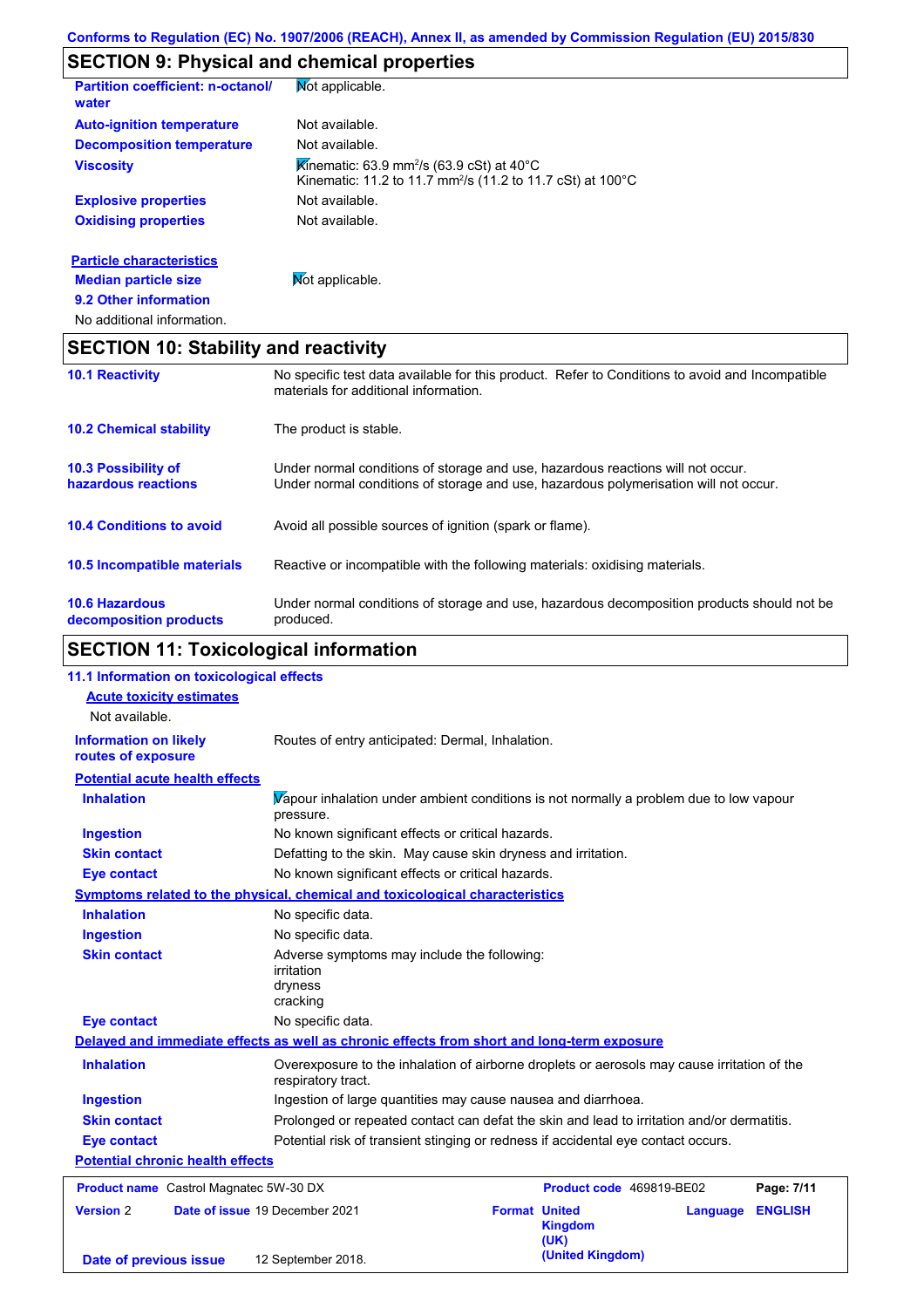# **SECTION 11: Toxicological information**

| <b>General</b>               | USED ENGINE OILS<br>Combustion products resulting from the operation of internal combustion engines contaminate<br>engine oils during use. Used engine oil may contain hazardous components which have the<br>potential to cause skin cancer. Frequent or prolonged contact with all types and makes of used<br>engine oil must therefore be avoided and a high standard of personal hygiene maintained. |
|------------------------------|----------------------------------------------------------------------------------------------------------------------------------------------------------------------------------------------------------------------------------------------------------------------------------------------------------------------------------------------------------------------------------------------------------|
| <b>Carcinogenicity</b>       | No known significant effects or critical hazards.                                                                                                                                                                                                                                                                                                                                                        |
| <b>Mutagenicity</b>          | No known significant effects or critical hazards.                                                                                                                                                                                                                                                                                                                                                        |
| <b>Developmental effects</b> | No known significant effects or critical hazards.                                                                                                                                                                                                                                                                                                                                                        |
| <b>Fertility effects</b>     | No known significant effects or critical hazards.                                                                                                                                                                                                                                                                                                                                                        |

# **SECTION 12: Ecological information**

### **12.1 Toxicity**

**Environmental hazards** Not classified as dangerous

### **12.2 Persistence and degradability**

**Expected to be biodegradable.** 

### **12.3 Bioaccumulative potential**

This product is not expected to bioaccumulate through food chains in the environment.

| <b>12.4 Mobility in soil</b>                                  |                                                                      |
|---------------------------------------------------------------|----------------------------------------------------------------------|
| <b>Soil/water partition</b><br>coefficient (K <sub>oc</sub> ) | Not available.                                                       |
| <b>Mobility</b>                                               | Spillages may penetrate the soil causing ground water contamination. |

### **12.5 Results of PBT and vPvB assessment**

Product does not meet the criteria for PBT or vPvB according to Regulation (EC) No. 1907/2006, Annex XIII.

#### **12.6 Other adverse effects**

Spills may form a film on water surfaces causing physical damage to organisms. Oxygen transfer could also be impaired. **Other ecological information**

## **SECTION 13: Disposal considerations**

### **13.1 Waste treatment methods**

**Methods of disposal**

## **Product**

Where possible, arrange for product to be recycled. Dispose of via an authorised person/ licensed waste disposal contractor in accordance with local regulations.

## **Hazardous waste** Yes.

| European waste catalogue (EWC) |  |
|--------------------------------|--|
| Waste code                     |  |

| Waste code | <b>Waste designation</b>                                         |
|------------|------------------------------------------------------------------|
| $130205*$  | Imineral-based non-chlorinated engine, gear and lubricating oils |
|            |                                                                  |

However, deviation from the intended use and/or the presence of any potential contaminants may require an alternative waste disposal code to be assigned by the end user.

| <b>Packaging</b>           |                                                                                                                                                                                                                                         |
|----------------------------|-----------------------------------------------------------------------------------------------------------------------------------------------------------------------------------------------------------------------------------------|
| <b>Methods of disposal</b> | Where possible, arrange for product to be recycled. Dispose of via an authorised person/<br>licensed waste disposal contractor in accordance with local regulations.                                                                    |
| <b>Special precautions</b> | This material and its container must be disposed of in a safe way. Empty containers or liners<br>may retain some product residues. Avoid dispersal of spilt material and runoff and contact with<br>soil, waterways, drains and sewers. |
| <b>References</b>          | Commission 2014/955/EU<br>Directive 2008/98/EC                                                                                                                                                                                          |

| <b>Product name</b> Castrol Magnatec 5W-30 DX |  |                                | Product code 469819-BE02 |                  | Page: 8/11 |                |
|-----------------------------------------------|--|--------------------------------|--------------------------|------------------|------------|----------------|
| <b>Version 2</b>                              |  | Date of issue 19 December 2021 | <b>Format United</b>     | Kingdom<br>(UK)  | Language   | <b>ENGLISH</b> |
| Date of previous issue                        |  | 12 September 2018.             |                          | (United Kingdom) |            |                |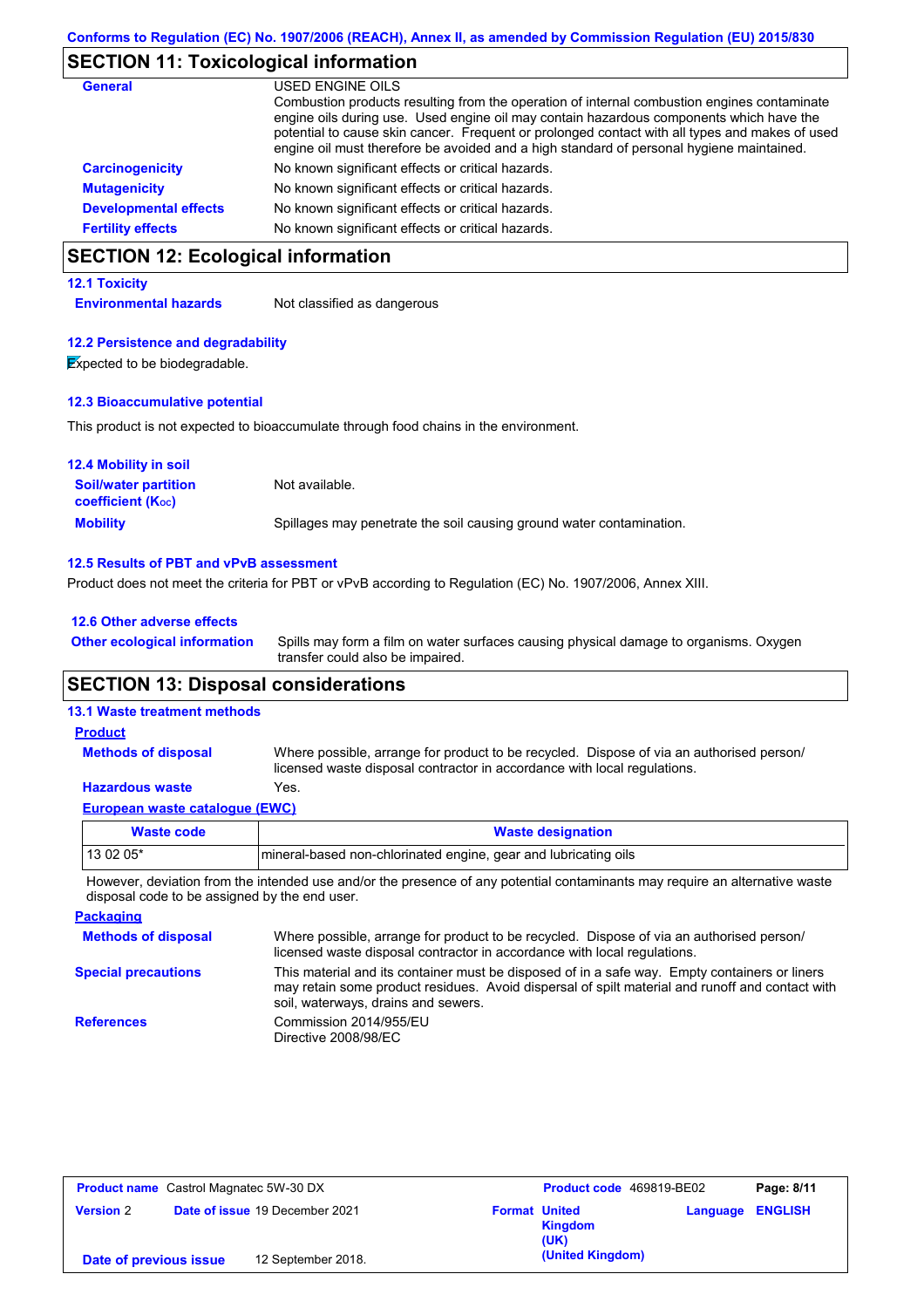#### - - - - - - - - - Not regulated. Not regulated. Not regulated. - - - **SECTION 14: Transport information ADR/RID IMDG IATA 14.1 UN number 14.2 UN proper shipping name 14.3 Transport hazard class(es) 14.4 Packing group ADN Additional information 14.5 Environmental hazards** No. 1980 | No. 1980 | No. 1980 | No. 1980 | No. 1980 | No. 1980 | No. 1980 | No. 1980 | No. 1980 | No. 1980 | Not regulated. - -<br>No. - -

**14.6 Special precautions for user** Not available.

**14.7 Transport in bulk according to IMO instruments**

Not available.

## **SECTION 15: Regulatory information**

**Other regulations REACH Status** The company, as identified in Section 1, sells this product in the EU in compliance with the current requirements of REACH. **15.1 Safety, health and environmental regulations/legislation specific for the substance or mixture EU Regulation (EC) No. 1907/2006 (REACH) Annex XIV - List of substances subject to authorisation Substances of very high concern** None of the components are listed. **All components are listed or exempted.** All components are listed or exempted. **All components are listed or exempted.** All components are listed or exempted. All components are active or exempted. **All components are listed or exempted. All components are listed or exempted. United States inventory (TSCA 8b) Australia inventory (AIIC) Canada inventory China inventory (IECSC) Japan inventory (CSCL) Korea inventory (KECI) Philippines inventory (PICCS) Taiwan Chemical Substances Inventory (TCSI) All components are listed or exempted. Ozone depleting substances (1005/2009/EU)** Not listed. None of the components are listed. **Annex XIV EU Regulation (EC) No. 1907/2006 (REACH) Annex XVII - Restrictions on the manufacture, placing on the market and use of certain dangerous substances, mixtures and articles** Not applicable.

| <b>Product name</b> Castrol Magnatec 5W-30 DX |  |                                       | Product code 469819-BE02 |                        | Page: 9/11              |  |
|-----------------------------------------------|--|---------------------------------------|--------------------------|------------------------|-------------------------|--|
| <b>Version 2</b>                              |  | <b>Date of issue 19 December 2021</b> | <b>Format United</b>     | <b>Kingdom</b><br>(UK) | <b>Language ENGLISH</b> |  |
| Date of previous issue                        |  | 12 September 2018.                    |                          | (United Kingdom)       |                         |  |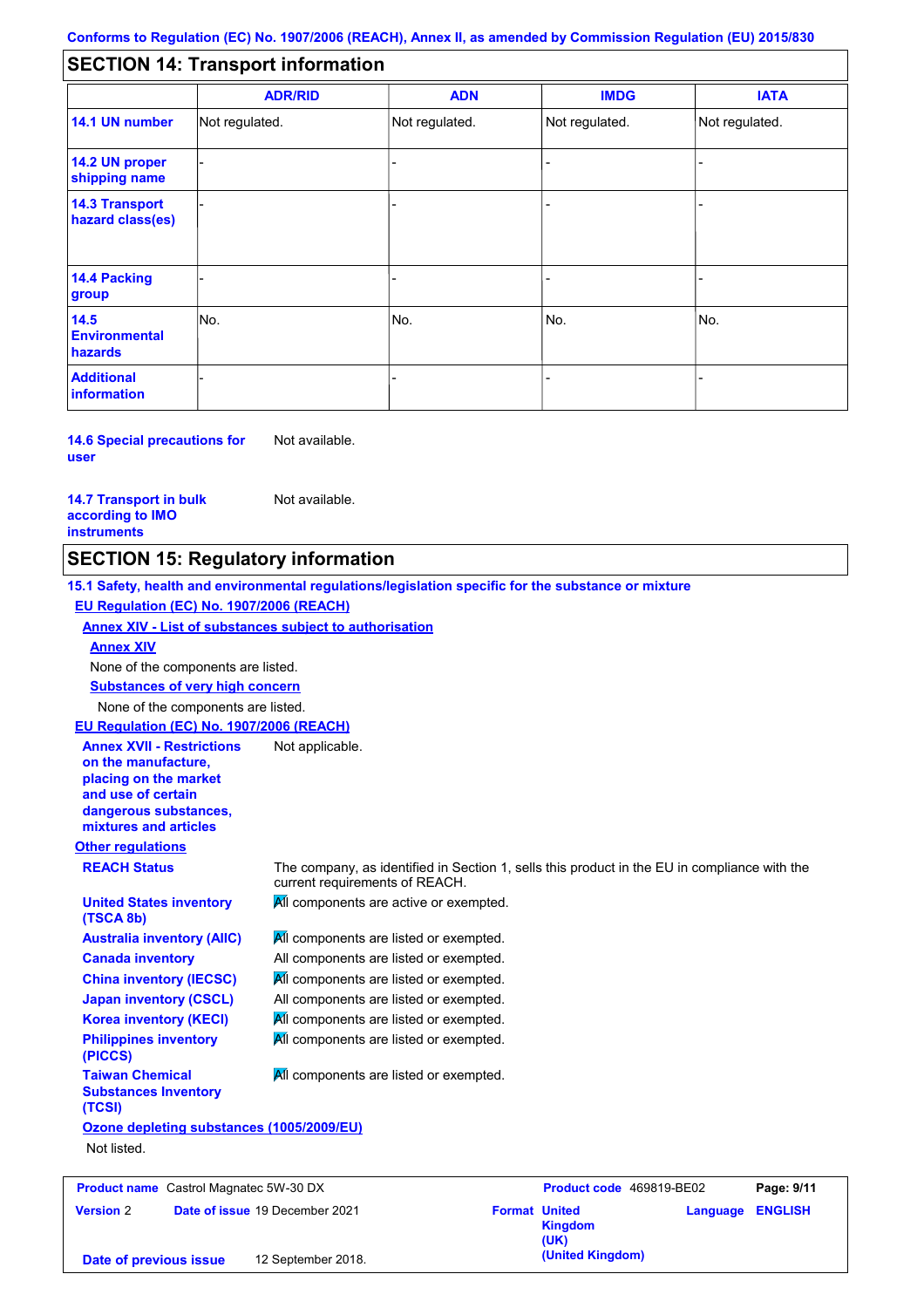# **SECTION 15: Regulatory information**

**Prior Informed Consent (PIC) (649/2012/EU)** Not listed.

**Persistent Organic Pollutants** Not listed.

### **EU - Water framework directive - Priority substances**

None of the components are listed.

**Seveso Directive**

This product is not controlled under the Seveso Directive.

| <b>15.2 Chemical safety</b> | A Chemical Safety Assessment has been carried out for one or more of the substances within  |
|-----------------------------|---------------------------------------------------------------------------------------------|
| assessment                  | this mixture. A Chemical Safety Assessment has not been carried out for the mixture itself. |

## **SECTION 16: Other information**

| <b>Abbreviations and acronyms</b> | ADN = European Provisions concerning the International Carriage of Dangerous Goods by                                                                 |
|-----------------------------------|-------------------------------------------------------------------------------------------------------------------------------------------------------|
|                                   | Inland Waterway<br>ADR = The European Agreement concerning the International Carriage of Dangerous Goods by                                           |
|                                   | Road                                                                                                                                                  |
|                                   | $ATE =$ Acute Toxicity Estimate                                                                                                                       |
|                                   | <b>BCF</b> = Bioconcentration Factor                                                                                                                  |
|                                   | CAS = Chemical Abstracts Service                                                                                                                      |
|                                   | CLP = Classification, Labelling and Packaging Regulation [Regulation (EC) No. 1272/2008]                                                              |
|                                   | CSA = Chemical Safety Assessment                                                                                                                      |
|                                   | CSR = Chemical Safety Report                                                                                                                          |
|                                   | DMEL = Derived Minimal Effect Level                                                                                                                   |
|                                   | DNEL = Derived No Effect Level                                                                                                                        |
|                                   | EINECS = European Inventory of Existing Commercial chemical Substances<br>ES = Exposure Scenario                                                      |
|                                   | EUH statement = CLP-specific Hazard statement                                                                                                         |
|                                   | EWC = European Waste Catalogue                                                                                                                        |
|                                   | GHS = Globally Harmonized System of Classification and Labelling of Chemicals                                                                         |
|                                   | IATA = International Air Transport Association                                                                                                        |
|                                   | IBC = Intermediate Bulk Container                                                                                                                     |
|                                   | <b>IMDG</b> = International Maritime Dangerous Goods                                                                                                  |
|                                   | LogPow = logarithm of the octanol/water partition coefficient                                                                                         |
|                                   | MARPOL = International Convention for the Prevention of Pollution From Ships, 1973 as                                                                 |
|                                   | modified by the Protocol of 1978. ("Marpol" = marine pollution)                                                                                       |
|                                   | OECD = Organisation for Economic Co-operation and Development                                                                                         |
|                                   | PBT = Persistent, Bioaccumulative and Toxic                                                                                                           |
|                                   | <b>PNEC = Predicted No Effect Concentration</b>                                                                                                       |
|                                   | REACH = Registration, Evaluation, Authorisation and Restriction of Chemicals Regulation                                                               |
|                                   | [Regulation (EC) No. 1907/2006]                                                                                                                       |
|                                   | RID = The Regulations concerning the International Carriage of Dangerous Goods by Rail                                                                |
|                                   | <b>RRN = REACH Registration Number</b><br>SADT = Self-Accelerating Decomposition Temperature                                                          |
|                                   | SVHC = Substances of Very High Concern                                                                                                                |
|                                   | STOT-RE = Specific Target Organ Toxicity - Repeated Exposure                                                                                          |
|                                   | STOT-SE = Specific Target Organ Toxicity - Single Exposure                                                                                            |
|                                   | $TWA = Time$ weighted average                                                                                                                         |
|                                   | $UN = United Nations$                                                                                                                                 |
|                                   | $UVCB = Complex\;hydrocarbon\; substance$                                                                                                             |
|                                   | VOC = Volatile Organic Compound                                                                                                                       |
|                                   | vPvB = Very Persistent and Very Bioaccumulative                                                                                                       |
|                                   | Varies = may contain one or more of the following $64741-88-4$ / RRN 01-2119488706-23,                                                                |
|                                   | 64741-89-5 / RRN 01-2119487067-30, 64741-95-3 / RRN 01-2119487081-40, 64741-96-4/ RRN                                                                 |
|                                   | 01-2119483621-38, 64742-01-4 / RRN 01-2119488707-21, 64742-44-5 / RRN                                                                                 |
|                                   | 01-2119985177-24, 64742-45-6, 64742-52-5 / RRN 01-2119467170-45, 64742-53-6 / RRN                                                                     |
|                                   | 01-2119480375-34, 64742-54-7 / RRN 01-2119484627-25, 64742-55-8 / RRN                                                                                 |
|                                   | 01-2119487077-29, 64742-56-9 / RRN 01-2119480132-48, 64742-57-0 / RRN<br>01-2119489287-22, 64742-58-1, 64742-62-7 / RRN 01-2119480472-38, 64742-63-8, |
|                                   | 64742-65-0 / RRN 01-2119471299-27, 64742-70-7 / RRN 01-2119487080-42, 72623-85-9 /                                                                    |
|                                   | RRN 01-2119555262-43, 72623-86-0 / RRN 01-2119474878-16, 72623-87-1 / RRN                                                                             |
|                                   | 01-2119474889-13                                                                                                                                      |
|                                   |                                                                                                                                                       |

**Procedure used to derive the classification according to Regulation (EC) No. 1272/2008 [CLP/GHS]**

| <b>Product name</b> Castrol Magnatec 5W-30 DX |                                       |                      | Product code 469819-BE02 |                         | Page: 10/11 |
|-----------------------------------------------|---------------------------------------|----------------------|--------------------------|-------------------------|-------------|
| <b>Version 2</b>                              | <b>Date of issue 19 December 2021</b> | <b>Format United</b> | Kingdom<br>(UK)          | <b>Language ENGLISH</b> |             |
| Date of previous issue                        | 12 September 2018.                    |                      | (United Kingdom)         |                         |             |